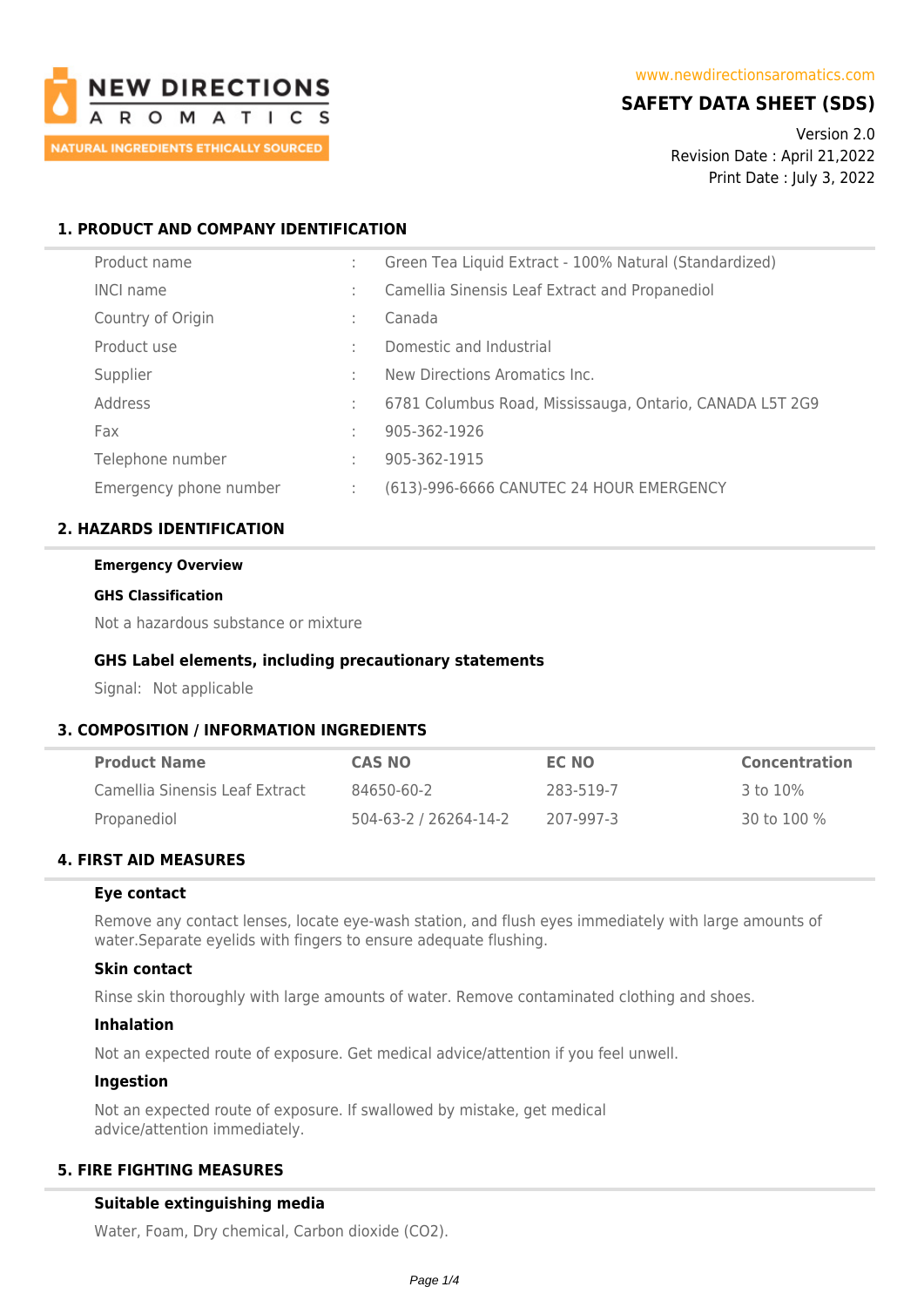## **Special protective equipment and precautions for fire-fighters**

As in any fire, wear self-contained breathing apparatus pressure-demand, MSHA/NIOSH (approved or equivalent) and full protective gear. Cool containers with flooding quantities of water until well after fire is out. Evacuate personnel to safe areas.

## **Special hazards arising from the substance or its combustible products**

Thermal decomposition can lead to release of irritating and toxic gases and vapors, such as carbon monoxide, carbon dioxide.

## **Resulting gases**

Carbon oxides.

# **6. ACCIDENTAL RELEASE MEASURES**

### **Environmental precautions**

Do not flush into surface water or sanitary sewer system.

## **Methods and materials for containment and cleaning up**

Contain spilled material. Soak up with non-combustible absorbent material, (e.g. sand, earth, diatomaceous earth, vermiculite) and transfer to a container for disposal according to local / national regulations.

## **7. HANDLING AND STORAGE**

## **Precautions for safe handling**

Handle in accordance with good industrial hygiene and safety practice. Ensure adequate ventilation, especially in confined areas. Keep away from heat, sparks, flame and other sources of ignition. Avoid contact with eyes. Do not eat, drink or smoke when using this product. Wash thoroughly after handling.

## **Conditions for safe storage, including any incompatibilities**

Keep containers tightly closed in a dry, cool and well-ventilated place. Keep away from heat, sparks, flame and other sources of ignition. Store in accordance with local regulations.

## **8. EXPOSURE CONTROLS AND PERSONAL PROTECTION**

#### **Exposure controls**

Ensure adequate ventilation, especially in confined areas.

## **Eyes**

Wear safety glasses with side shields.

#### **Skin**

When there is potential skin contact, have available and wear as appropriate impervious gloves, apron, pants, jacket.

## **Respiratory**

If exposure limits are exceeded or irritation is experienced, NIOSH/MSHA approved respiratory protection should be worn. Positive-pressure supplied air respirators may be required for high airborne contaminant concentrations. Respiratory protection must be provided in accordance with current local regulations.

## **Exposure limit values**

No exposure limits established.

# **9. PHYSICAL AND CHEMICAL PROPERTIES**

| Appearance       | Dark Olive to Dark Brown Liquid. |
|------------------|----------------------------------|
| Odor             | Characteristic Odor.             |
| Solubility (ies) | Soluble in water.                |
| Refractive index | 1.435 to 1.460 @ 20 °C           |

## **10. STABILITY AND REACTIVITY**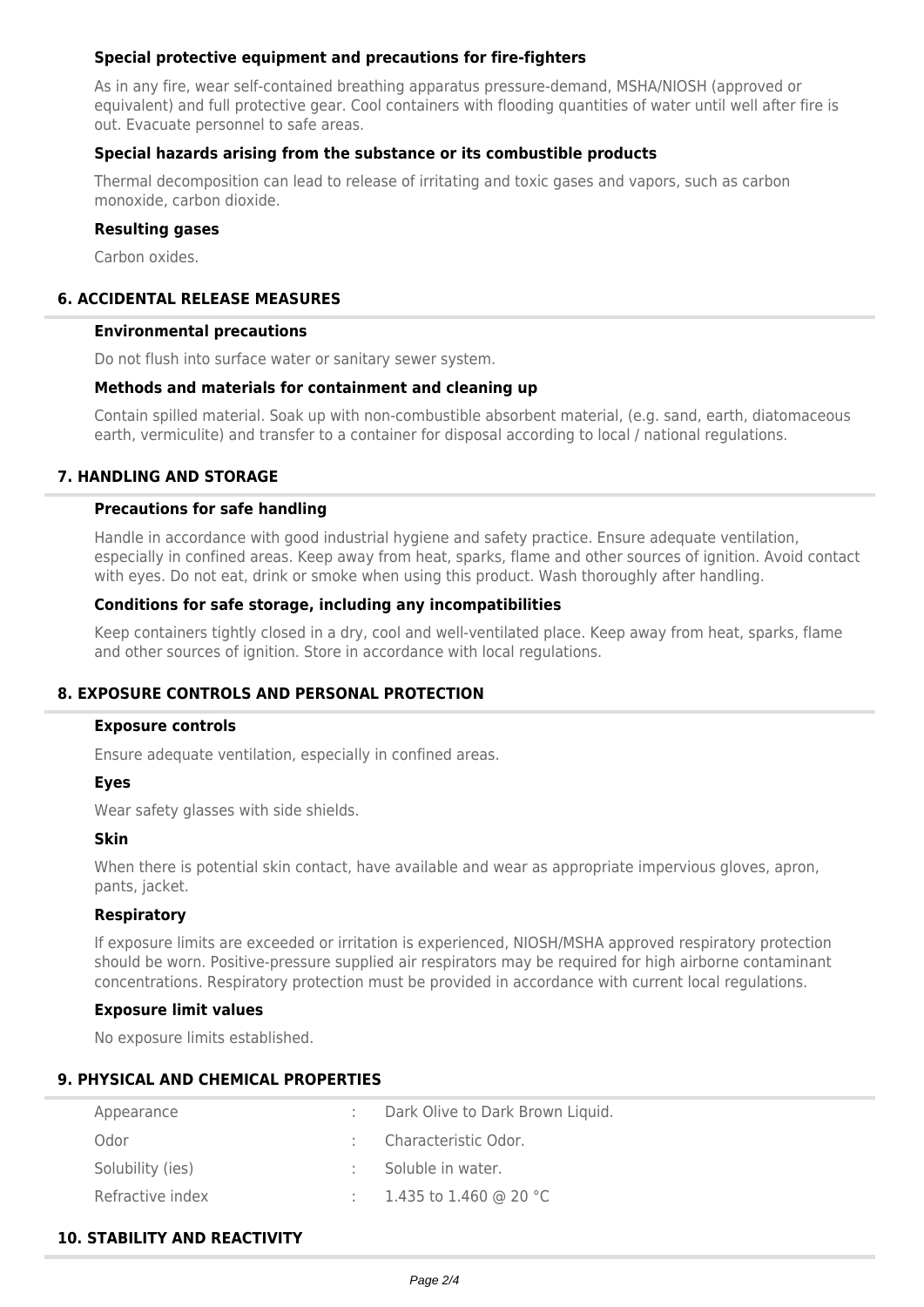# **Reactivity**

No known effects under normal use conditions.

## **Chemical stability**

Stable under normal conditions.

### **Possibility of hazardous reactions**

None under normal processing.

### **Conditions to avoid**

Heat, flames and sparks. Incompatible materials.

### **Incompatible materials**

Strong oxidizing agent.

### **Hazardous decomposition products**

None under normal use conditions.

### **11. TOXICOLOGICAL INFORMATION**

**Inhalation**

No known effects.

**Skin contact**

Non-irritating to the skin.

### **Eye contact**

No eye irritation.

#### **Ingestion**

No known effects.

## **12. ECOLOGICAL INFORMATION**

#### **Ecotoxicity**

No data available.

#### **Persistence and degradability**

No information available.

#### **Bio - accumulative potential**

No information available.

### **Mobility in soil**

No information available.

#### **Other adverse effects**

No information available.

# **13. DISPOSAL CONSIDERATION**

Treatment, storage, transportation, and disposal must be in accordance with applicable federal, state/provincial, and local regulations.

# **14. TRANSPORT INFORMATION**

# **US DOT Shipping Description (Land)**

Not regulated

# **IMO-IMDG Shipping Description (Sea)**

Not regulated

# **IMDG-Marine pollution**